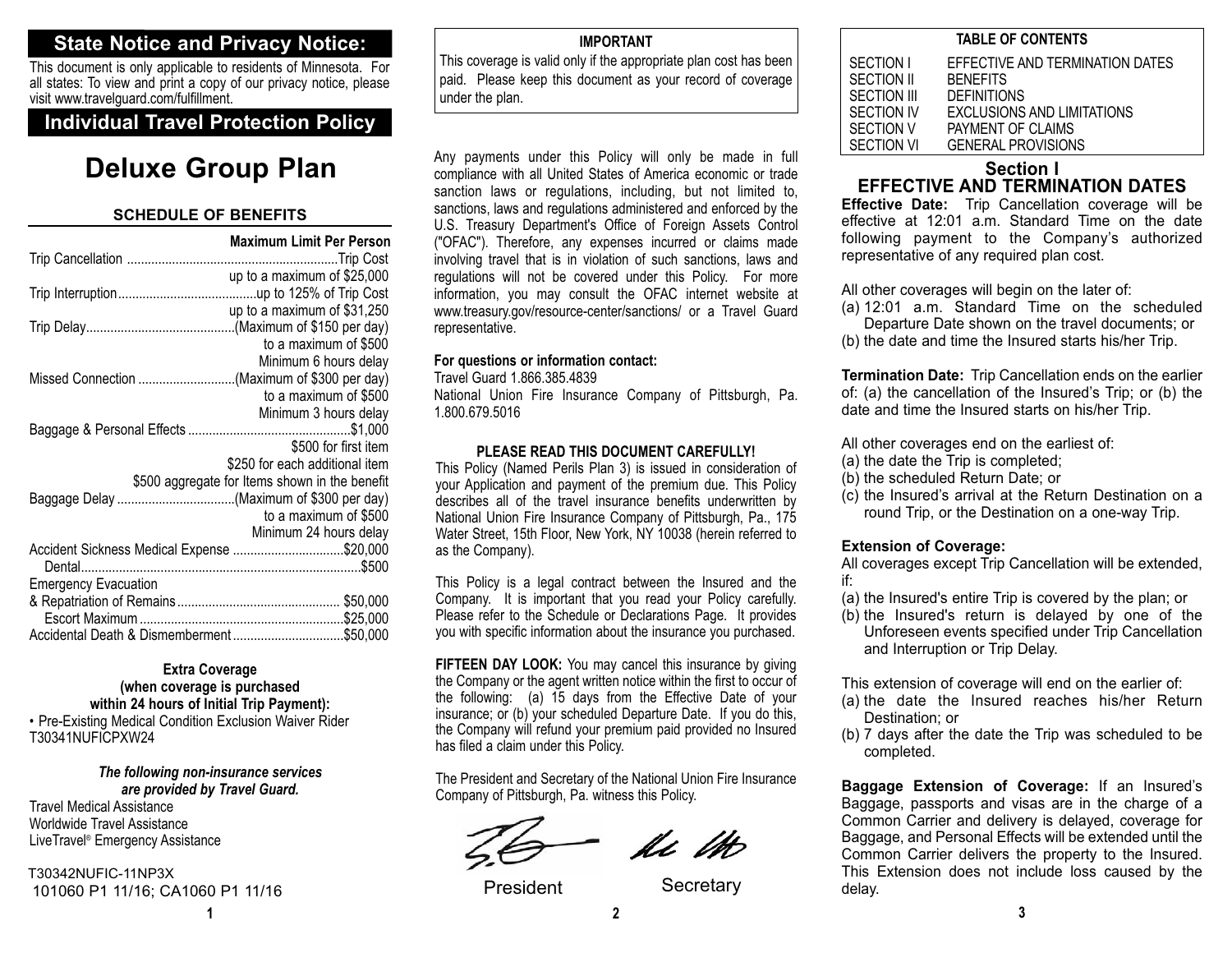#### **Section II BENEFITS TRIP CANCELLATION AND INTERRUPTION**

The Company will reimburse the Insured a benefit, up to the Maximum Limit shown in the Schedule orDeclarations Page if an Insured cancels his/her Trip or is unable to continue on his/her Trip due to any of the following Unforeseen events:

- (a) Sickness, Injury or death of an Insured, Family Member, Traveling Companion or Business Partner;
- (1) Sickness or Injury of an Insured, Traveling Companion or Family Member traveling with the Insured must be so disabling as to reasonably cause a Trip to be canceled or interrupted or which results in medically imposed restrictions as certified by a Physician at the time of Loss preventing your continued participation in the Trip;
- (2) Sickness or Injury of a Family Member not traveling with the Insured;
- (3) Sickness or Injury of the Business Partner must be so disabling as to reasonably cause the Insured to cancel or interrupt the Trip to assume daily management of the business. Such disability must be certified by a Physician.
- (b) Inclement Weather causing delay or cancellation of travel;
- (c) Strike causing complete cessation of travel services at the point of departure or Destination;
- (d) the Insured's Primary Residence being made Uninhabitable or Inaccessible by Natural Disaster, vandalism or burglary;
- (e) the Insured, or Traveling Companion is hijacked, quarantined, subpoenaed or required to serve on a jury;
- (f) the Insured and/or Traveling Companion is directly involved in or delayed due to a traffic accident, substantiated by a police report, while en route to the Insured's Destination;
- (g) the Insured or Traveling Companion is involuntarily terminated or laid off through no fault of his or her own more than 14 days after an Insured's effective date of coverage, provided that he or she has been an active employee for the same employer for at least 1 year. Termination must occur following the effective date of coverage. This provision is not applicable to temporary employment, seasonal employment, independent contractors or selfemployed persons.

#### **SPECIAL NOTIFICATION OF CLAIM**

The Insured must notify Travel Guard as reasonably possible in the event of a Trip Cancellation or Interruption claim. If the Insured is unable to provide cancellation notice within the required timeframe, the Insured must provide proof of the circumstance that prevented timely notification.

**Trip Cancellation Benefits:** The Company will reimburse the Insured for Forfeited, prepaid Trip Cost up to the Maximum Limit shown in the Schedule orDeclarations Page for Trips that are canceled prior to the scheduled Departure due to any of the Unforeseen events shown above.

**Trip Interruption Benefits:** The Company will reimburse the Insured up to the Maximum Limit shown in the Schedule or Declarations Page for Trips that are interrupted due to the Unforeseen events shown above for:

- (a) Unused portion of nonrefundable, prepaid insured Trip Cost; and
- (b) additional transportation expenses incurred by the Insured, either
- (1) to the Return Destination; or
- (2) from the place that the Insured left the Trip to the place that the Insured may rejoin the Trip; or
- (c) additional transportation expenses incurred by the Insured to reach the original Trip Destination if the Insured is delayed and leaves after the Departure Date.

However, the benefit payable under (b) and (c) above will not exceed the cost of economy airfare or the same class as the Insured's original ticket, less any refunds paid or payable, by the most direct route.

#### **SINGLE OCCUPANCY BENEFIT**

The Company will reimburse the Insured, up to the Trip Cancellation and Trip Interruption Maximum Limits shown in the Schedule or Declarations Page, for the additional cost incurred during the Trip as a result of a change in the per person occupancy rate for prepaid, nonrefundable travel arrangements if a person booked to share accommodations with the Insured has his/her Trip canceled or interrupted due to any of the Unforeseen events shown in the Trip Cancellation and Trip Interruption section and the Insured does not cancel.

## **TRIP DELAY**

 The Company will reimburse the Insured up to the Maximum Limit shown in the Schedule or DeclarationsPage for Reasonable Additional Expenses until travel becomes possible to the originally scheduled Destination, if the Insured's Trip is delayed for at least the number of consecutive hours shown in the Scheduleor Declarations Page and prevents the Insured from reaching the intended Destination as a result of a cancellation or delay of his/her Trip for one of the Unforeseen events listed below:

- (a) Common Carrier delay;
- (b) the Insured's or Traveling Companion's lost or stolen passports, travel documents or money;
- (c) the Insured or Traveling Companion is quarantined;
- (d) Natural Disaster;
- (e) Injury or Sickness of the Insured or Traveling Companion.

Incurred expenses must be accompanied by receipts.

This benefit is payable for only one delay per Insured per Trip.

If the Insured incurs more than one delay in the same Trip the Company will reimburse the Insured for the delay with the largest benefit up to the Maximum Limit shown in the Schedule or Declarations Page.

**The Insured Must:** Contact Travel Guard as soon ashe/she knows his/her Trip is going to be delayed at least the number of hours shown in the Schedule orDeclarations Page.

## **MISSED CONNECTION**

If, while on a Trip, the Insured misses a Trip departure resulting from cancellation or delay for at least the number of hours shown in the Schedule or DeclarationsPage of all regularly scheduled airline flights due to Inclement Weather or Common Carrier caused delay, the Company will reimburse the Insured up to the Maximum Limit shown in the Schedule or DeclarationsPage for:

- (a) additional transportation expenses incurred by the Insured to join the departed Trip; and
- (b) prepaid, nonrefundable Trip payments for the Unused portion of the Trip.

The Common Carrier must certify the delay of the regularly scheduled airline flight.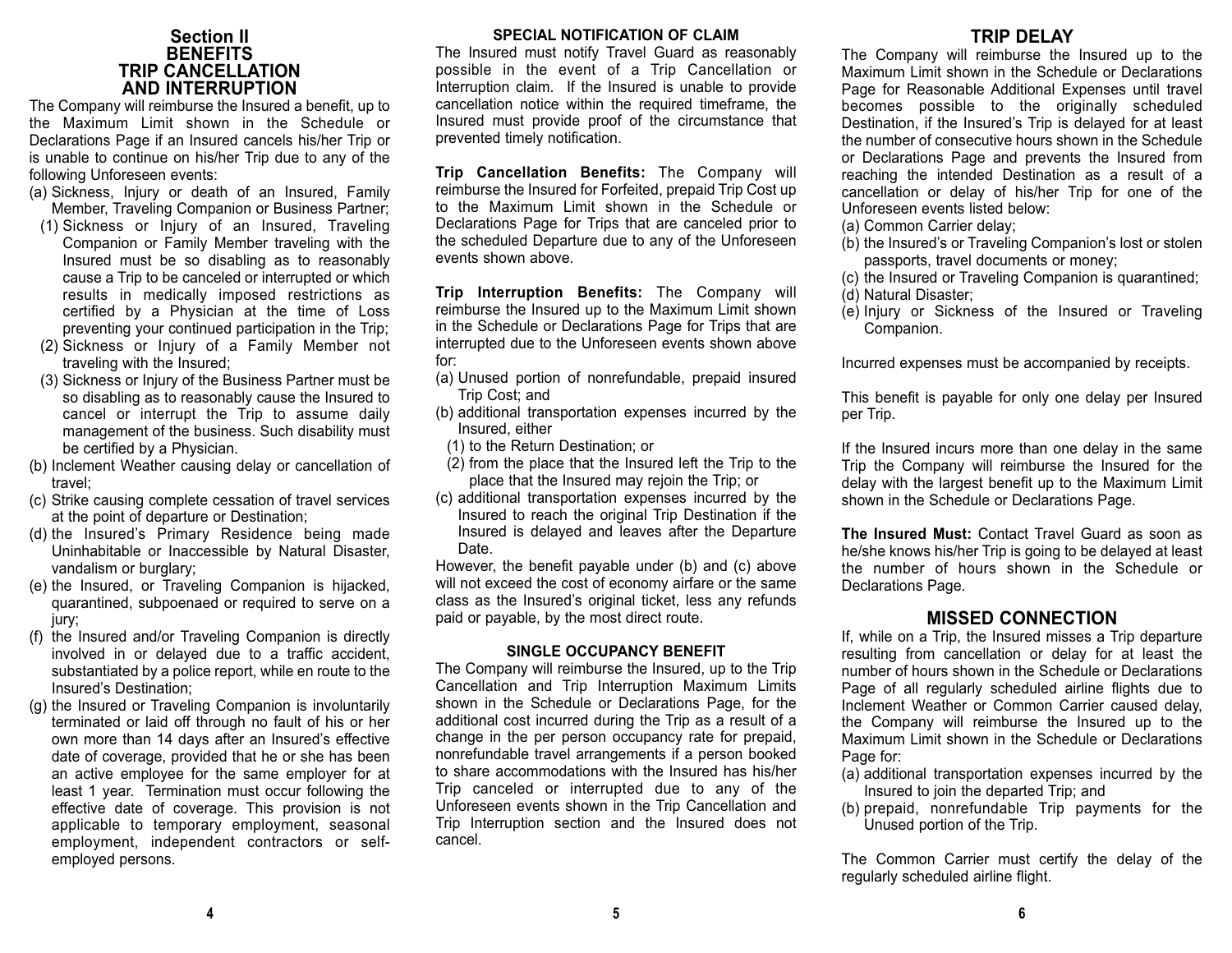## **BAGGAGE & PERSONAL EFFECTS**

The Company will reimburse the Insured, up to the Maximum Limit shown in the Schedule or DeclarationsPage subject to the special limitations shown below, for Loss, theft or damage to the Insured's Baggage, personal effects, passports, travel documents, credit cards and visas during the Insured's Trip.

#### **Special Limitations:**

The Company will reimburse the Insured up to:

- the amount shown in the Schedule or DeclarationsPage for the first item and thereafter
- • the amount shown in the Schedule or Declarations Page per each additional item
- • the amount shown in the Schedule or DeclarationsPage aggregate on all Losses to: jewelry, watches, furs, cameras and camera equipment, camcorders, computers, electronic devices, including but not limited to: lap top computers, cell phones, electronic organizers and portable CD players.

Items over \$150 must be accompanied by original receipts.

The Company will pay the lesser of:

- (a) the cash value (original cash value less depreciation) as determined by the Company or
- (b) the cost of replacement.

The Company may take all or part of the damaged Baggage at the appraised or agreed value. In the event of a Loss to a pair or set of items, the Company may at its option:

- (a) repair or replace any part to restore the pair or set to its value before the Loss; or
- (b) pay the difference between the cash value of the Baggage before and after the Loss.

The Company will only pay for Loss due to unauthorized use of the Insured's credit cards if the Insured hascomplied with all requirements imposed by the issuing credit card companies.

## **BAGGAGE DELAY**

If the Insured's Baggage is delayed or misdirected by the Common Carrier for at least the number of hours shown in the Schedule or Declarations Page while on a Trip, the Company will reimburse the Insured up to the Maximum Limit shown in the Schedule or DeclarationsPage for the purchase of Necessary Personal Effects. Necessary Personal Effects do not include jewelry, perfume and alcohol. Incurred expenses must be accompanied by receipts. This benefit does not apply if Baggage is delayed after the Insured has reached his/her Return Destination.

## **ACCIDENT SICKNESS MEDICAL EXPENSE BENEFIT**

If, while on a Trip, an Insured suffers an Injury or Sickness that requires him or her to be treated by a Physician, the Company will pay a benefit for Reasonable and Customary Charges, up to the Maximum Limit shown in the Schedule or Declarations Page. The Company will reimburse the Insured for Medically Necessary Covered Expenses incurred to treat such Injury or Sickness within 365 days of the date of the accident that caused the Injury or the onset of the Sickness provided the initial documented treatment was received from a Physician during the Trip. The Injury must first occur or the Sickness must first begin while on an overnight Trip with a Destination of at least 100 miles from the Insured's Primary Residence, while covered under this Policy.

## **Covered Expenses:**

The Company will reimburse the Insured for:

- services of a Physician or registered nurse (R.N.);
- •Hospital charges;
- X-rays;
- local ambulance services to or from a Hospital;
- • artificial limbs, artificial eyes, artificial teeth, or other prosthetic devices;
- • the cost of emergency dental treatment only during a Trip limited to the Maximum Limit shown in the Schedule or Declarations Page. Coverage for emergency dental treatment does not apply if treatment or expenses are incurred after the Insured has reached his/her Return Destination, regardless of the reason. The treatment must be given by a Physician or dentist.

**Advance Payment:** If an Insured requires admission to a Hospital, Travel Guard will arrange advance payment, if required. Hospital confinement must be certified as Medically Necessary by the onsite attending Physician.

## **EMERGENCY EVACUATION& REPATRIATION OF REMAINS**

The Company will pay for Covered Emergency Evacuation Expenses incurred due to an Insured's Injury or Sickness that occurs while he or she is on a Trip. Benefits payable are subject to the Maximum Limit shown in the Schedule or Declarations Page for all Emergency Evacuations due to all Injuries from the same accident or all Sicknesses from the same or related causes during an overnight Trip with a Destination of at least 100 miles from the Insured'sPrimary Residence.

**Covered Emergency Evacuation Expenses** are the Reasonable and Customary Charges for necessary Transportation, related medical services and medical supplies incurred in connection with the Emergency Evacuation of the Insured. All Transportation arrangements made for evacuating the Insured must be by the most direct and economical route possible and required by the standard regulations of the conveyance transporting the Insured.

Expenses for Transportation must be:

- (a) ordered by the onsite attending Physician who must certify that the severity of the Insured's Injury or Sickness warrants his or her Emergency Evacuation and adequate medical treatment is not locally available; and
- (b) authorized in advance by Travel Guard. In the event the Insured's Injury or Sickness prevents prior authorization of the Emergency Evacuation, Travel Guard (1.866.385.4839 or collect 1.715.295.5452 must be notified as soon as reasonably possible.

The Company will also pay a benefit for reasonable and customary expenses incurred for an escort's transportation and accommodations subject to the Escort Maximum Limit shown in the Schedule or Declarations Page if an onsite attending Physician recommends in writing that an escort accompany the Insured.

**Special Limitation:** In the event Travel Guard could not be contacted to arrange for Emergency Evacuation, benefits are limited to the amount the Company would have paid had the Company or its authorized representative been contacted.

## **Emergency Evacuation means:**

(a) Transportation from the place where the Insured is Injured or sick to the nearest adequate licensed medical facility where appropriate medical treatment can be obtained; and/or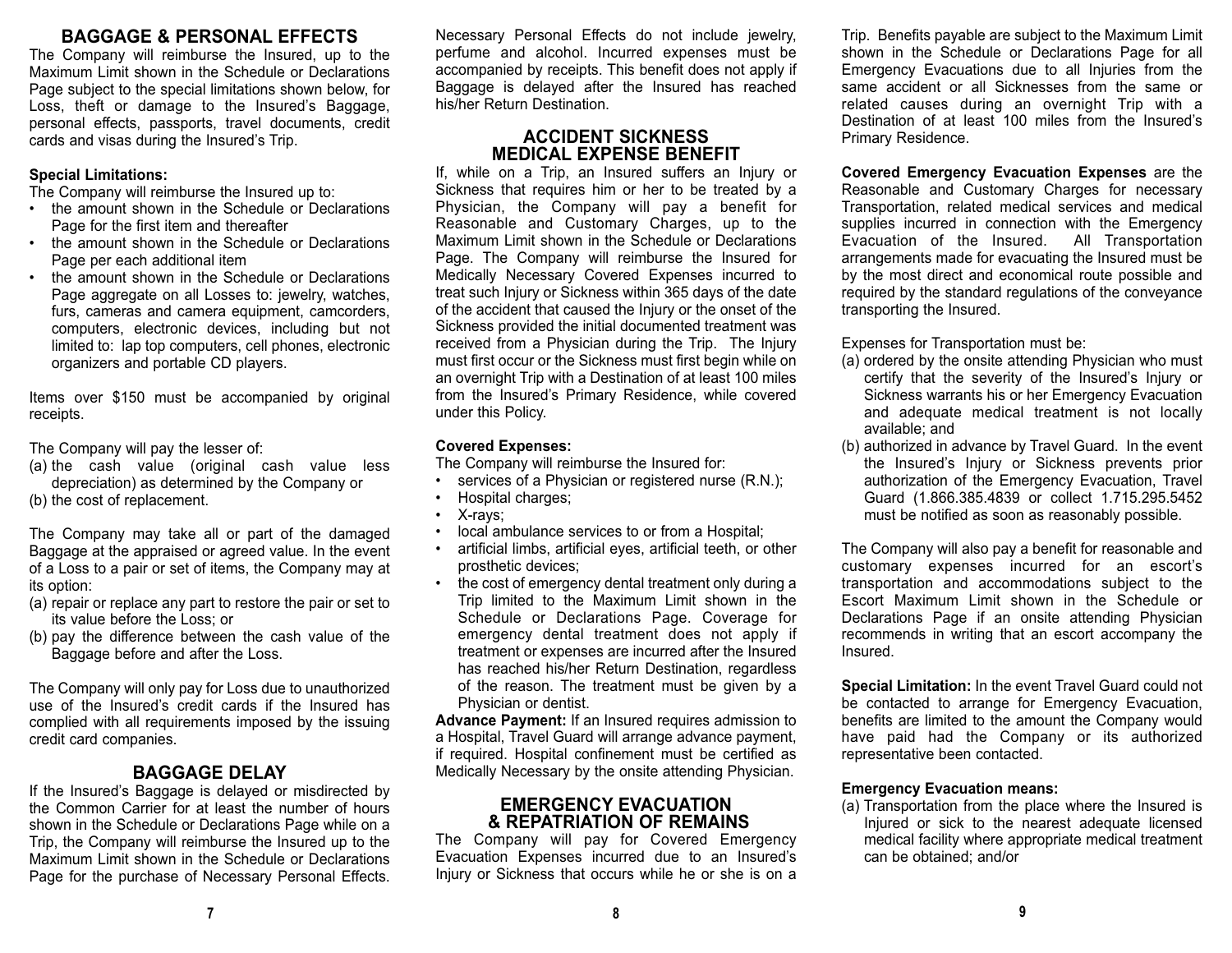- (b) Transportation from a local medical facility to the nearest adequate licensed medical facility to obtain appropriate medical treatment if the onsite attending Physician certifies that additional Medically Necessary treatment is needed but not locally available; and the Insured is medically able to travel; and/or
- (c) Transportation to the adequate licensed medical facility nearest the Insured's home to obtain further medical treatment or to recover, after being treated at a local licensed medical facility, and the onsite attending Physician determines that the Insured is medically able to be transported.

Advanced authorization by Travel Guard is needed for  $(a)$ ,  $(b)$  and  $(c)$  above.

#### **ADDITIONAL BENEFITS**

In addition to the above covered expenses, if the Company has previously evacuated an Insured to a medical facility, the Company will reimburse the Insured his/her airfare costs, less refunds from the Insured's Unused transportation tickets, from that facility to the Insured's Return Destination or home, within one year from the Insured's original Return Date. Airfare costs will be economy based on medical necessity or same class as the Insured's original tickets.

**Repatriation of Remains:** The Company will pay Repatriation Covered Expenses up to the Maximum Limit shown in the Schedule or Declarations Page to return the Insured's body to the City of burial if he/she dies during the Trip.

**Repatriation Covered Expenses** include, but are not limited to, the reasonable and customary expenses for: (a) embalming;

- (b) cremation;
- (c) the most economical coffins or receptacles adequate for transportation of the remains; and
- (d) transportation of the remains, by the most direct and economical conveyance and route possible.

Travel Guard must make all arrangements and authorize all expenses in advance for this benefit to be payable.

**Special Limitation:** In the event the Company or the Company's authorized representative could not be contacted to arrange for Repatriation Covered Expenses, benefits are limited to the amount the Company would have paid had the Company or its authorized representative been contacted.

## **ACCIDENTAL DEATH & DISMEMBERMENT**

The Company will reimburse the Insured for this benefit for one of the Losses shown in the Table of Losses below if the Insured is Injured other than while riding as a passenger in or boarding or alighting from or struck or run down by a certified passenger aircraft provided by a regularly scheduled airline or charter and operated by a properly certified pilot. The Loss must occur within 180 days of the date of the accident which caused Injury. The Company will pay the percentage shown below of the Maximum Limit shown in the Schedule orDeclarations Page. The accident must occur while the Insured is on the Trip and is covered under this Policy.

If more than one Loss is sustained by an Insured as a result of the same accident, only one amount, the largest applicable to the Losses incurred, will be paid. The Company will not pay more than 100% of the Maximum Limit for all Losses due to the same accident.

#### **Table of Losses**

| Loss of                                       | % of Maximum Limit |
|-----------------------------------------------|--------------------|
|                                               |                    |
|                                               |                    |
|                                               |                    |
|                                               |                    |
| Either Hand or Foot and Sight of One Eye 100% |                    |
|                                               |                    |
|                                               |                    |

"Loss" with regard to:

- (a) hand or foot means actual severance through or above the wrist or ankle joints:
- (b) eye means entire and irrecoverable Loss of sight in that eye.

#### **EXPOSURE**

The Company will pay a benefit for covered Losses as specified above which result from an Insured being unavoidably exposed to the elements due to an accidental Injury during the Trip. The Loss must occur within 365 days after the event which caused the exposure.

#### **DISAPPEARANCE**

The Company will pay a benefit for Loss of life as specified above if the Insured's body cannot be located one year after a disappearance due to an accident during the Trip.

## **Section IIIDEFINITIONS***(Capitalized terms within*

*this Policy are defined herein)*

*"Actual Cash Value"* means purchase price less depreciation.

*"Baggage"* means luggage, travel documents, and personal possessions; whether owned, borrowed or rented, taken by the Insured on the Trip.

*"Business Partner"* means a person who: (1) is involved with the Insured or the Insured's Traveling Companion in a legal partnership; and (2) is actively involved in the daily management of the business.

*"Children"/"Child"* means the Insured's natural, step, foster, adopted children or grandchildren of any age.

*"City"* means an incorporated municipality having defined borders and does not include the high seas, uninhabited areas or airspace.

*"Common Carrier"* means an air, land or sea conveyance operated under a license for the transportation of passengers for hire and for which the Insured's ticket was purchased through the Travel Supplier.

*"Company"* means National Union Fire Insurance Company of Pittsburgh, Pa.

*"Complications of Pregnancy"* means conditions whose diagnoses are distinct from pregnancy but are adversely affected by pregnancy or are caused by pregnancy. These conditions include acute nephritis, nephrosis, cardiac decompensation, missed abortion and similar medical and surgical conditions of comparable severity. Complications of pregnancy also include nonelective cesarean section, ectopic pregnancy which is terminated and spontaneous termination of pregnancy, which occurs during a period of gestation in which a viable birth is not possible.

Complications of pregnancy do not include false labor, occasional spotting, Physician-prescribed rest during the period of pregnancy, morning sickness, hyperemesis gravidarum, preeclampsia and similar conditions associated with the management of a difficult pregnancy not constituting a nosologically distinct complication of pregnancy.

*"Cruise"* means a vacation on a cruise ship.

*"Declarations Page"* means the document showing the Insured's travel arrangements and insurance benefits.

*"Departure Date"* means the date on which the Insured is originally scheduled to leave on his/her Trip. This date is specified in the travel documents.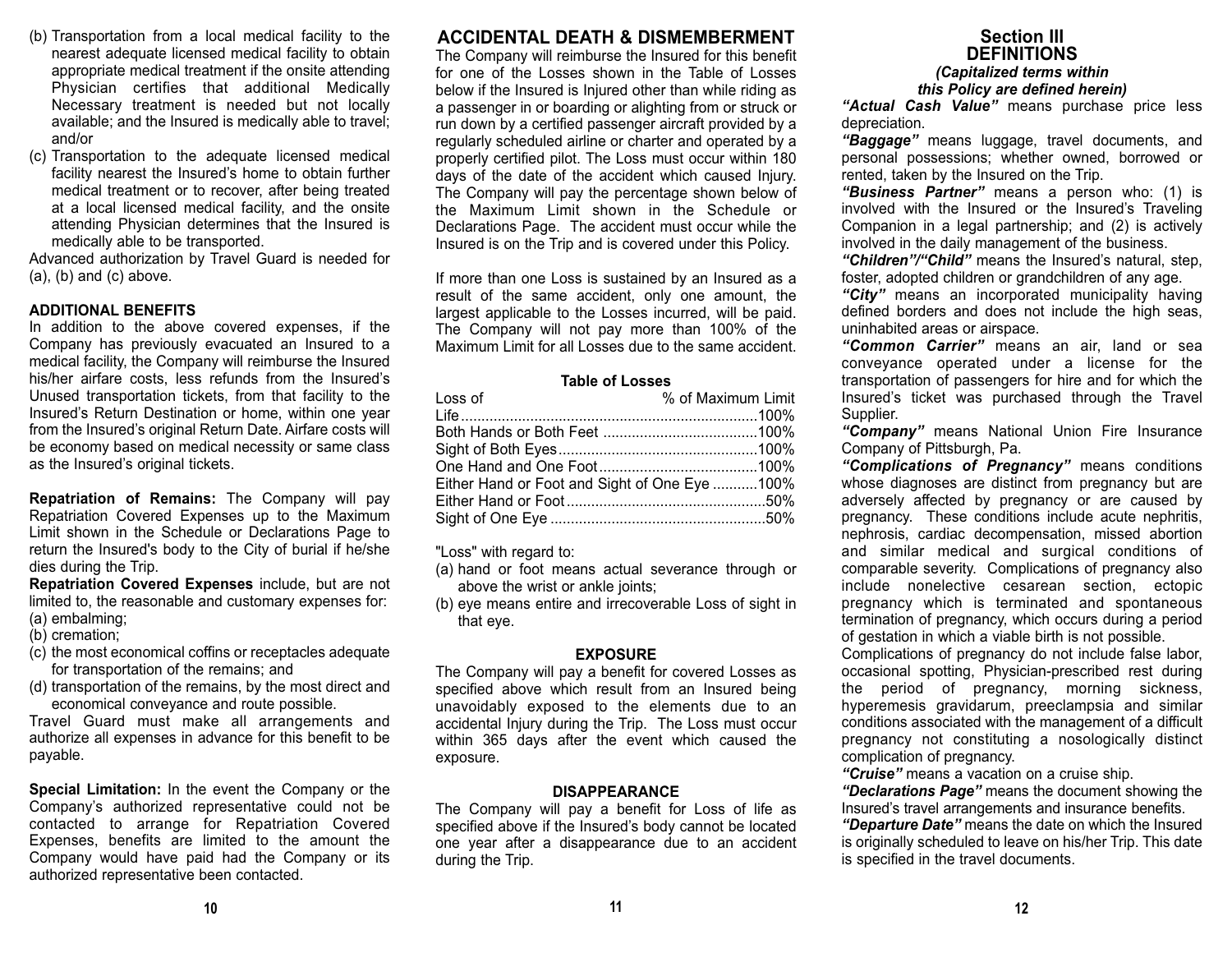*"Destination"* means any place where the Insured expects to travel to on his/her Trip other than Return Destination as shown on the travel documents.

*"Domestic Partner"* means an opposite or a same-sex partner who is at least 18 years of age and has met all of the following requirements for at least 6 months:

- (a) resides with the Insured, Family Member or Traveling Companion; and
- (b) shares financial assets and obligations with the Insured, Family Member or Traveling Companion.

The Company may require proof of the domestic partner relationship in the form of a signed and completed Affidavit of Domestic Partnership.

*"Experimental or Investigative"* means treatments, devices or prescription medications which are recommended by a Physician, but are not considered by the medical community as a whole to be safe and effective for the condition for which the treatments, devices or prescription medications are being used. This includes any treatments, procedures, facilities, equipments, drugs, drug usage, devices or supplies not recognized as accepted medical practice, and any of those items requiring federal or other governmental agency approval not received at the time services are rendered.

*"Family Member"* means the Insured's or Traveling Companion's spouse, civil union partner, Domestic Partner, Child, daughter-in-law, son-in-law, brother, sister, mother, father, grandparent, step-grandparent, grandchild, step-grandchild, step-child, step-brother, step-sister, step-parent, parent-in-law, brother-in-law, sister-in-law, aunt, step-aunt, uncle, step-uncle, niece, nephew, legal guardian, foster Child, ward or legal ward.

*"Financial Default"* means the total cessation or partial suspension of operations due to insolvency, with or without the filing of a bankruptcy petition by a tour operator, cruise line or airline.

*"Forfeited"* means the Insured's financial Loss of any whole or prorated prepaid nonrefundable components of a Trip.

*"Hospital"* means a facility that:

- (a) is operated according to law for the care and treatment of sick or Injured people;
- (b) has organized facilities for diagnosis and surgery on its premises or in facilities available to it on a prearranged basis;
- (c) has 24 hour nursing service by registered nurses (R.N.'s); and
- (d) is supervised by one or more Physicians available at all times.

A hospital does not include:

- (a) a nursing, convalescent or geriatric unit of a hospital when a patient is confined mainly to receive nursing care;
- (b) a facility that is, other than incidentally, a clinic, a rest home, nursing home, convalescent home, home health care, or home for the aged; nor does it include any ward, room, wing, or other section of the hospital that is used for such purposes; or
- (c) any military or veterans hospital or soldiers home or any hospital contracted for or operated by any national government or government agency for the treatment of members or ex-members of the armed forces for which no charge is normally made.

*"Hotel"* means any establishment used for the purpose of temporary, overnight lodging for which a fee is paid and reservations are required.

*"Inaccessible"* means an Insured cannot reach his/her Destination by the original mode of transportation.

*"Inclement Weather"* means any severe weather condition which delays the scheduled arrival or departure of a Common Carrier or prevents the Insured from reaching his/her Destination when traveling by a rented or owned vehicle.

*"Injury/Injured"* means a bodily injury caused by an accident occurring while the Insured's coverage under this Policy is in force and resulting directly and independently of all other causes of Loss covered by this Policy. The injury must be verified by a Physician. *"Insured"* means a person:

(a) for whom any required Application Form has been completed;

- (b) for whom any required plan cost has been paid;
- (c) for whom a Trip is scheduled; and
- (d) who is covered under this Policy.

*"Loss"* means Sickness, Injury or damage sustained by the Insured as a consequence of one or more of the events against which the Company has undertaken to compensate the Insured.

*"Medically Necessary"* means that a treatment, service or supply:

- (a) is essential for diagnosis, treatment, or care of the Injury or Sickness for which it is prescribed or performed;
- (b) meets generally accepted standards of medical practice;
- (c) is ordered by a Physician and performed under his or her care, supervision or order; and
- (d) is not primarily for the convenience of the Insured, Physician, other providers or any other person.

*"Mental, Nervous or Psychological Disorder"* means a mental or nervous health condition including, but not limited to: anxiety, depression, neurosis, phobia, psychosis or any related physical manifestation.

*"Natural Disaster"* means a flood, hurricane, tornado, earthquake, volcanic eruption, fire, wildfire or blizzard that is due to natural causes.

*"Necessary Personal Effects"* means items such as clothing and toiletry items, which are included in the Insured's Baggage and are required for the Insured's Trip.

*"Normal Pregnancy or Childbirth"* means a pregnancy or childbirth that is free of complications or problems.

*"Physician"* means a licensed practitioner of medical, surgical, dental, services or the healing arts including accredited Christian Science Practitioner, acting within the scope of his/her license. The treating physician cannot be the Insured, a Traveling Companion, a Family Member, or a Business Partner.

*"Primary Residence"* means an Insured's fixed, permanent and main home for legal and tax purposes.

*"Reasonable Additional Expenses"* means expenses for meals, taxi fares, essential telephone calls and lodging which are necessarily incurred as the result of a Trip Delay and which are not provided by the Common Carrier or any other party free of charge.

*"Reasonable and Customary Charges"* means expenses which:

- (a) are charged for treatment, supplies, or medical services Medically Necessary to treat the Insured's condition;
- (b) do not exceed the usual level of charges for similar treatment, supplies or medical services in the locality where the expenses are incurred; and
- (c) do not include charges that would not have been made if no insurance existed. In no event will the reasonable and customary charges exceed the actual amount charged.

*"Return Date"* means the date on which the Insured isscheduled to return to the point where the Trip started or to a different specified Return Destination. This date is specified in the travel documents.

*"Return Destination"* means the place to which the Insured expects to return from his/her Trip.

*"Schedule"* means the Schedule of Benefits which is shown at the beginning of this Policy.

*"Sickness"* means an illness or disease diagnosed or treated by a Physician.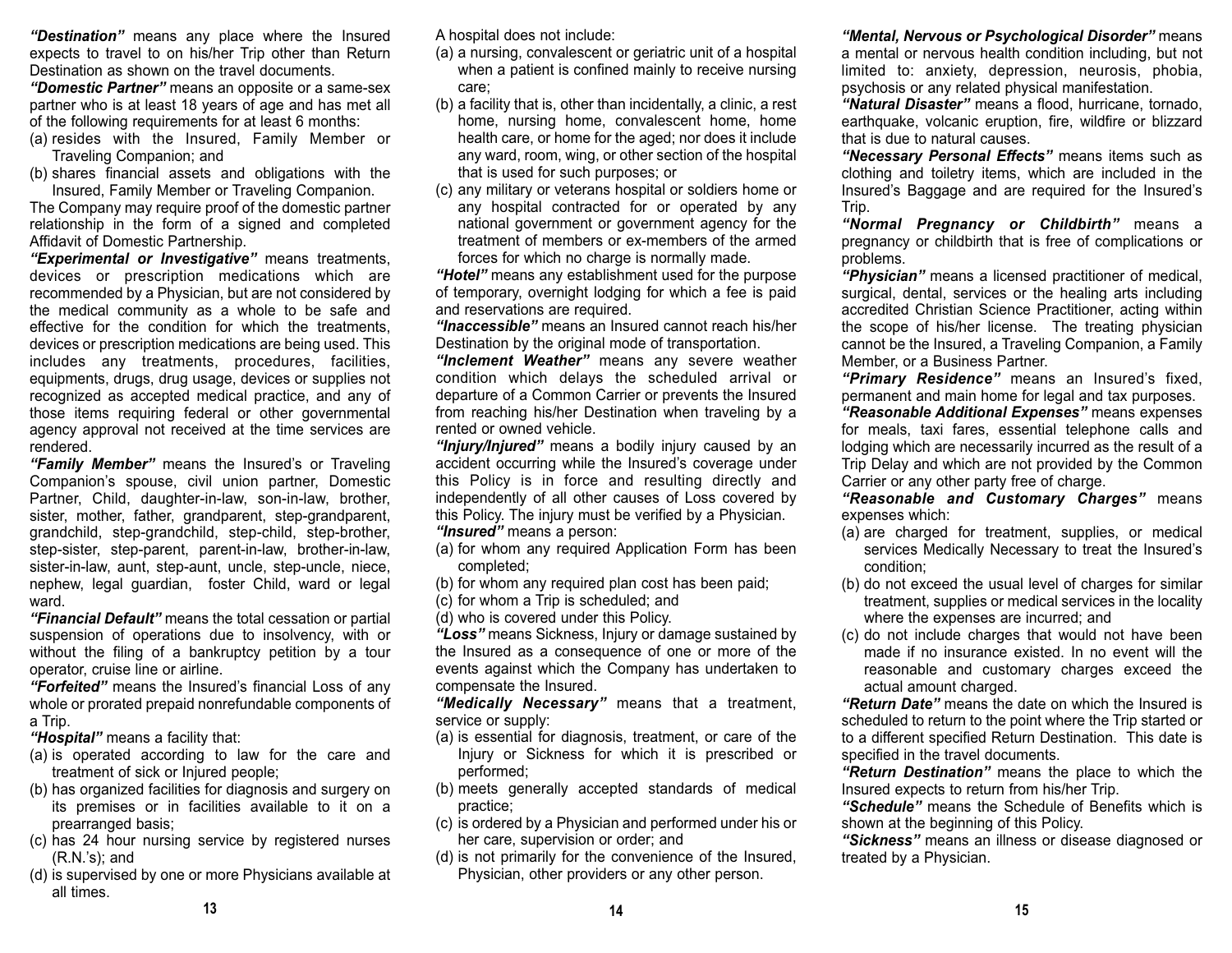*"Strike"* means a stoppage of work which:

- (a) is announced, organized, and sanctioned by a labor union; and
- (b) interferes with the normal departure and arrival of a Common Carrier.

This includes work slowdowns and sickouts. TheInsured's Trip Cancellation coverage must be effective prior to when the strike is foreseeable. A strike is foreseeable on the date labor union members vote toapprove a strike.

*"Transportation"* means any land, sea or air conveyance required to transport the Insured during an Emergency Evacuation. Transportation includes, but is not limited to, air ambulances, land ambulances and private motor vehicles.

*"Travel Supplier"* means the tour operator, Hotel, rental company, cruise line or airline that provides prepaid travel arrangements for the Insured's Trip.

*"Traveling Companion"* means a person or persons with whom the Insured has coordinated travel arrangements and intends to travel with during the Trip. A group or tour leader is not considered a traveling companion unless the Insured is sharing room accommodations with the group or tour leader.

*"Trip"* means a period of travel away from home to a Destination outside the Insured's City of residence; the purpose of the trip is business or pleasure and is not to obtain health care or treatment of any kind; the trip has defined Departure and Return Dates specified when the Insured applies; the trip does not exceed 180 days; and travel is primarily by Common Carrier and only incidentally by private conveyance.

*"Trip Cost"* means the dollar amount of Trip payments or deposits paid by the Insured prior the Insured's Trip Departure Date and shown on any required Application Form which is subject to cancellation penalties or restrictions. Trip cost will also include the cost of any subsequent prepaid payments or deposits paid by the Insured for the same Trip, after application for coverage under this plan provided the Insured amends the Application Form to add such subsequent payments or deposits and pays any required additional plan cost prior to the Insured's Departure Date

*"Unforeseen"* means not anticipated or expected and occurring after the effective date of coverage.

*"Uninhabitable"* means (1) the building structure itself is unstable and there is a risk of collapse in whole or in part; (2) there is exterior or structural damage allowing elemental intrusion, such as rain, wind, hail or flood; (3) immediate safety hazards have yet to be cleared, such

as debris or downed electrical lines; (4) the rental property is without electricity, gas, sewer service or water; or (5) the Destination is Inaccessible.

*"Unused"* means the Insured's financial Loss of any whole, partial or prorated prepaid, nonrefundable components of a Trip that are not depleted or exhausted.

## **Section IVEXCLUSIONS AND LIMITATIONS**

#### **GENERAL EXCLUSIONS**

This plan does not cover any loss caused by or resulting from:

- (a) intentionally self-inflicted Injury, suicide or attempted suicide of the Insured, Family Member, Traveling Companion or Business Partner while sane or insane;
- (b) Normal Pregnancy or Childbirth, other than Unforeseen Complications of Pregnancy, or elective abortion of the Insured;
- (c) participation in professional athletic events, motor sport or motor racing, including training or practice for the same;
- (d) mountaineering where ropes or guides are normally used. The ascent or descent of a mountain requiring the use of specialized equipment, including but not limited to pick-axes, anchors, bolts, crampons, carabineers and lead or top-rope anchoring equipment;
- (e) war or act of war, whether declared or not, participation in a civil disorder, riot or insurrection;
- (f) operating or learning to operate any aircraft, as student, pilot or crew;
- (g) air travel on any air-supported device, other than a regularly scheduled airline or air charter company;
- (h) commission of or attempt to commit a felony by the Insured;
- (i) Mental, Nervous or Psychological Disorder;
- (j) if the Insured's tickets do not contain specific travel dates (open tickets);
- (k) being under the influence of drugs or narcotics, unless administered upon the advice of a Physician or intoxication above the legal limit;
- (l) any loss that occurs at a time when this coverage is not in effect;
- (m)traveling for the purpose of securing medical treatment;
- (n) any Trip taken outside the advice of a Physician;

## (o) **PRE-EXISTING MEDICAL CONDITION**

**EXCLUSION:** The Company will not pay for any loss or expense incurred as the result of an Injury, Sickness or other condition excluding any condition from which death ensues of an Insured, Traveling Companion, Business Partner or Family Member which, within the 60 day period immediately preceding and including the Insured's coverage effective date: (a) first manifested itself, worsened, became acute or had symptoms which would have prompted a reasonable person to seek diagnosis, care or treatment; (b) for which care or treatment was given or recommended by a Physician; (c) required taking prescription drugs or medicines, unless the condition for which the drugs or medicines are taken remains controlled without any change in the required prescription drugs or medicines.

#### *The following exclusions also apply to Trip Cancellation and Trip Interruption:*

Unless otherwise provided by this plan benefits will not be provided for any loss resulting (in whole or in part) from:

- (a) travel arrangements canceled by an airline, cruise line or tour operator, except as provided elsewhere in the plan;
- (b) changes in plans by the Insured, a Family Member, or Traveling Companion; for any reason;
- (c) financial circumstances of the Insured, a Family Member, or a Traveling Companion;
- (d) any business or contractual obligations of the Insured, a Family Member, or a Traveling Companion; for any reason;
- (e) any government regulation or prohibition;
- (f) an event which occurs prior to the Insured's coverage effective date;
- (g) failure of any tour operator, Common Carrier, person or agency to provide the bargained-for travel arrangements or to refund money due the Insured;
- (h) Financial Default.

*The following exclusions also apply to Baggage/Personal Effects and Baggage Delay:* 

Benefits will not be provided for any Loss, or damage to, caused by, or resulting in whole or in part from:

- (a) animals, rodents, insects or vermin;
- (b) bicycles (except when checked with a Common Carrier);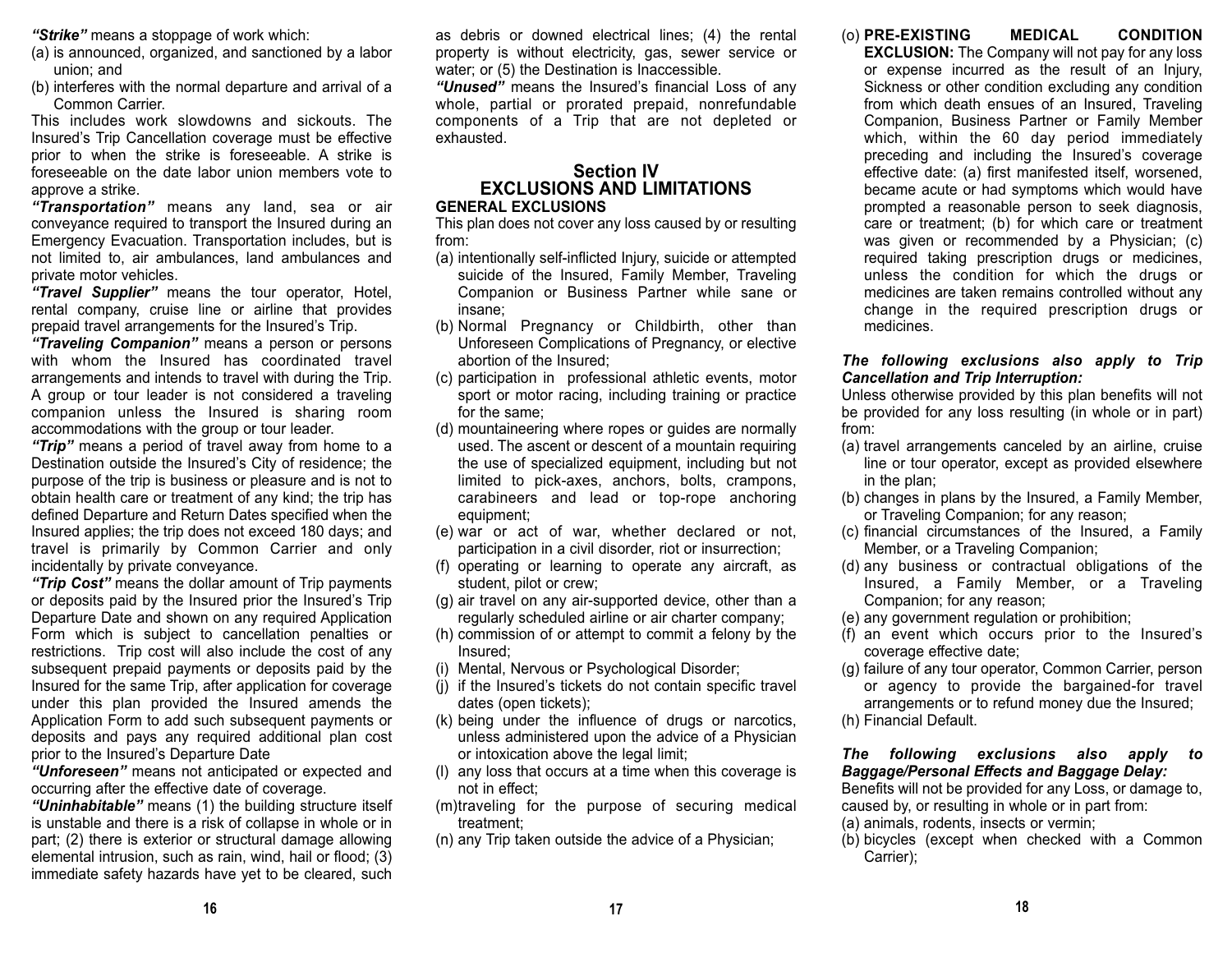- (c) motor vehicles, aircraft, boats, boat motors, ATV's and other conveyances;
- (d) artificial prosthetic devices, false teeth, any type of eyeglasses, sunglasses, contact lenses or hearing aids;
- (e) keys, notes, securities, accounts, currency, deeds, food stamps, bills or other evidences of debt or tickets;
- (f) money, stamps, stocks and bonds, postal or money orders;
- (g) property shipped as freight, or shipped prior to the Departure Date;
- (h) contraband, illegal transportation or trade;
- (i) items seized by any government, government official or customs official;
- (j) defective materials or craftsmanship;
- (k) normal wear and tear; or
- (l) deterioration.

#### *The following exclusions also apply to the Accident Sickness Medical Expense Benefit:*

Unless otherwise provided by this plan benefits will not be provided for the following:

- (a) routine physical examinations;
- (b) mental health care;
- (c) replacement of hearing aids, eye glasses, contact lenses and sunglasses;
- (d) routine dental care;
- (e) any service provided by the Insured, a Family Member or Traveling Companion;
- (f) alcohol or substance abuse or treatment for the same;
- (g) Experimental or Investigative treatment or procedures;
- (h) care or treatment which is not Medically Necessary, except for related reconstructive surgery resulting from trauma, infection or disease; or
- (i) coverage for Trips less than 100 miles from the Insured's Primary Residence.

*The following exclusion also applies to the Emergency Evacuation benefit:* Coverage for Trips less than 100 miles from the Insured's Primary Residence.

#### *The following exclusions also apply to Accidental Death & Dismemberment:*

Benefits will not be provided for the following:

(a) loss caused by or resulting directly or indirectly from Sickness or disease of any kind;

(b) stroke or cerebrovascular accident or event, cardiovascular accident or event, myocardial infarction or heart attack, coronary thrombosis or aneurysm.

#### **EXCESS INSURANCE LIMITATION**

The insurance provided by this Policy for all coverages except Trip Cancellation, Trip Interruption and Baggage & Personal Effects shall be in excess of all other validand collectible insurance or indemnity. If at the time of the occurrence of any Loss payable under this Policy there is other valid and collectible insurance or indemnity in place, the Company shall be liable only for the excess of the amount of Loss, over the amount of such other insurance or indemnity and applicable deductible.

## **Section VPAYMENT OF CLAIMS**

**Claim Procedures: Notice of Claim**. The Insured mustcall Travel Guard as soon as reasonably possible, and be prepared to describe the Loss, the name of the company that arranged the Trip (i.e., tour operator, cruise line, or charter operator) the Trip dates, purchase date and the amount that the Insured paid. Travel Guard will fill in the claim form and forward it to the Insured forhis or her review and signature. The completed form should be returned to Travel Guard, P.O. Box 47, Stevens Point, Wisconsin 54481(telephone 1.866.385.4839). All claims will be administered by AIG Claims, Inc, in those states where licensed.

**Claim Procedures: Proof of Loss.** The claim formsmust be sent back to Travel Guard no more than 90days after a covered Loss occurs or ends, or as soon after that as is reasonably possible. All claims under this Policy must be submitted to Travel Guard no later than one year after the date of Loss or insured occurrence or as soon as reasonably possible. If Travel Guard has not provided claim forms within 15 days after the notice of claim, other proofs of Loss should be sent to Travel Guard by the date claim forms would be due. The proof of Loss should include written proof of the occurrence, type and amount of Loss, the Insured's name, Policy number. The Insured must return all unused, nonrefundable tickets.

**Payment of Claims: When Paid.** Claims will be paid as soon as Travel Guard receives complete proof of Loss and verification of age.

**Payment of Claims: To Whom Paid.** Benefits are payable to the Insured who applied for coverage and

paid any required plan cost. Any benefits payable due to that Insured's death will be paid to the survivors of the first surviving class of those that follow:

- (a) the beneficiary named by that Insured and on file with Travel Guard
- (b) to his/her spouse, if living. If no living spouse, then
- (c) in equal shares to his/her living children. If there are none, then
- (d) in equal shares to his/her living parents. If there are none, then
- (e) in equal shares to his/her living brothers and sisters. If there are none, then
- (f) to the Insured's estate.

If a benefit is payable to a minor or other person who is incapable of giving a valid release, the Company may pay up to \$3,000 to a relative by blood or connection by marriage who has assumed care or custody of the minor or responsibility for the incompetent person's affairs. Any payment the Company makes in good faith fully discharges the Company to the extent of that payment.

Accident Sickness Medical Expense and Emergency Evacuation benefits may be payable directly to the provider. However, the provider: (a) must comply with the statutory provision for direct payment; and (b) must not have been paid from any other sources.

**Accident Sickness Medical Expense, Emergency Evacuation & Repatriation of Remains and Accidental Death & Dismemberment Proof of Loss**. The Insured must provide Travel Guard with: (a) all medical bills and reports for medical expenses claimed; and (b) a signed patient authorization to release medical information to Travel Guard.

**Trip Cancellation and Trip Interruption Proof of Loss.** The Insured must provide Travel Guard documentation of the cancellation or interruption and proof of the expenses incurred. The Insured must provide proof of payment for the Trip such as canceled check or credit card statements, proof of refunds received, copies of applicable tour operator or Common Carrier cancellation policies, and any other information reasonably required to prove the Loss. Claims involving Loss due to Sickness, Injury, or death require signed patient (or next of kin) authorization to release medical information and an attending Physician's statement. The Insured must provide Travel Guard with all unused air,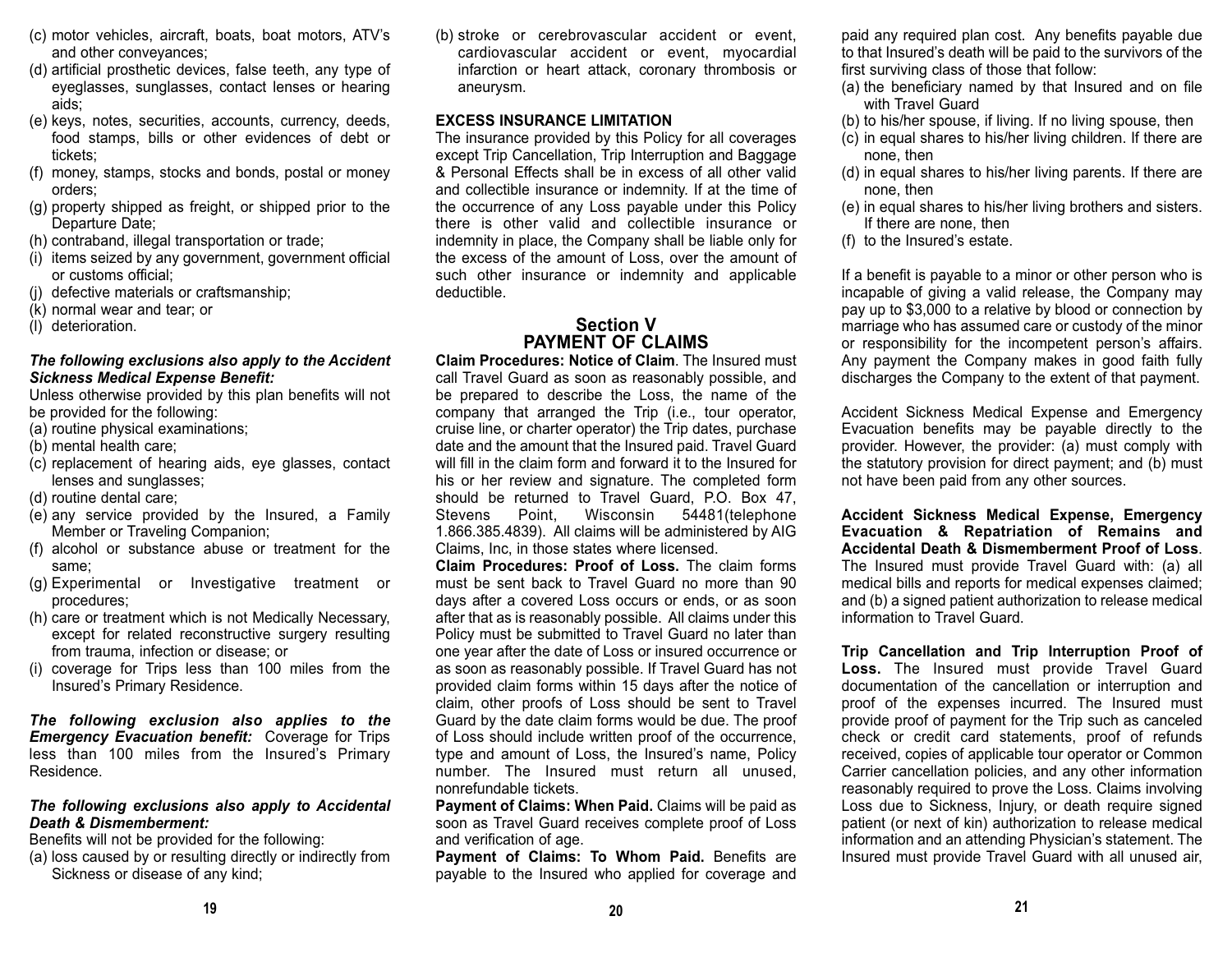rail, Cruise or other tickets if he/she is claiming the value of those unused tickets.

**Trip Delay Proof of Loss.** The Insured must provide Travel Guard documentation of the delay from the airline, cruise line, etc., as to the reason for the delay and proof of the expenses incurred. The Insured must provide Travel Guard with all original receipts, copies of receipts, or a list of the expenses incurred that gives the amount paid, what the payment was for, and the date of the payment. Claims involving Loss due to Sickness, Injury or death require signed patient (or next of kin) authorization to release medical information and anattending Physician's statement.

**Baggage and Personal Effects Proof of Loss.** The Insured Must: (a) report theft Losses to police or other local authorities as soon as possible; (b) take reasonable steps to protect his/her Baggage from further damage and make necessary and reasonable temporary repairs; (The Company will reimburse the Insured for those expenses. The Company will not pay for further damage if the Insured fails to protect his/her Baggage); (c) allow the Company to examine the damaged Baggage and/or the Company may require the damaged item to be sent in the event of payment; (d) send sworn proof of Loss as soon as possible from date of Loss, providing amount of Loss, date, time, and cause of Loss, and a complete list of damaged or lost items; and (e) in the event of theft or unauthorized use of the Insured's credit cards, the Insured must notify the credit card company immediately to prevent further unlawful activity.

**Baggage Delay Proof of Loss.** The Insured must provide documentation of the delay or misdirection of Baggage by the Common Carrier and receipts for the Necessary Personal Effects purchases.

### *The following provisions apply to Baggage/Personal Effects and Baggage Delay:*

**Notice of Loss.** If the Insured's property covered under this Policy is lost or damaged, the Insured must:

- (a) notify Travel Guard as soon as possible;
- (b) take immediate steps to protect, save and/or recover the covered property;
- (c) give immediate notice to the carrier or bailee who is or may be liable for the Loss or damage;
- (d) notify the police or other authority in the case of robbery or theft within 24 hours.

**Proof of Loss.** The Insured must furnish Travel Guardwith proof of Loss. Proof of Loss includes police or other local authority reports or documentation from the

appropriate party responsible for the Loss. It must be filed within 90 days from the date of Loss. Failure to comply with these conditions shall not invalidate any claims under this Policy.

**Settlement of Loss.** Claims for damage and/or destruction shall be paid immediately after proof of the damage and/or destruction is presented to Travel Guard. Claims for lost property will be paid after the lapse of a reasonable time if the property has not been recovered. The Insured must present acceptable proof of Loss and the value.

 **Valuation.** The Company will not pay more than the Actual Cash Value of the property at the time of Loss. At no time will payment exceed what it would cost to repair or replace the property with material of like kind and quality.

**Disagreement Over Size of Loss.** If there is a disagreement about the amount of the Loss, either the Insured or the Company can make a written demand for an appraisal. After the demand, the Insured and the Company each select their own competent appraiser. After examining the facts, each of the two appraisers will give an opinion on the amount of the Loss. If they do not agree, they will select an arbitrator. Any figure agreed to by 2 of the 3 (the appraisers and the arbitrator) will be binding. The appraiser selected by the Insured is paid by the Insured. The Company will pay the appraiser it chooses. The Insured will share with the Company the cost for the arbitrator and the appraisal process.

**Benefit to Bailee.** This insurance will in no way inure directly or indirectly to the benefit of any carrier or other bailee.

*The following provision applies to Trip Cancellation and Interruption, Baggage Delay, Baggage/Personal Effects, Accident Sickness Medical Expense and Emergency Evacuation & Repatriation of Remains:*  **Subrogation.** To the extent the Company pays for a Loss suffered by an Insured, the Company will take over the rights and remedies the Insured had relating to the Loss. This is known as subrogation. The Insured must help the Company preserve its rights against those responsible for its Loss. This may involve signing any papers and taking any other steps the Company may reasonably require. If the Company takes over an Insured's rights, the Insured must sign an appropriate subrogation form supplied by the Company.

As a condition to receiving the applicable benefits listed above, as they pertain to this Subrogation provision, the Insured agrees, except as may be limited or prohibited by applicable law, to reimburse the Company for any such benefits paid to or on behalf of the Insured, if such benefits are recovered, in any form, from any Third Party or Coverage.

The Company will not pay or be responsible, without its written consent, for any fees or costs associated with the pursuit of a claim, cause of action or right by or on behalf of an Insured or such other person against any Third Party or Coverage.

**Coverage.** as used in this Subrogation section, means no fault motorist coverage, uninsured motorist coverage, underinsured motorist coverage, or any other fund or insurance policy (except coverage provided under this Policy).

**Third Party.** as used in this Subrogation section, means any person, corporation or other entity (except the Insured and the Company).

## **Section VIGENERAL PROVISIONS**

**Entire Contract: Changes.** This Policy, Schedule or Declarations Page, Application Form and any attachments are the entire contract of insurance. Noagent may change it in any way. Only an officer of the Company can approve a change. Any such change must be shown in this Policy or its attachments.

**Acts of Agents.** No agent or any person or entity has authority to accept service of the required proof of Loss or demand arbitration on the Company's behalf nor to alter, modify or waive any of the provisions of this Policy. **Company's Recovery Rights.** In the event of a payment under this Policy, the Company is entitled to all rights of recovery that the Insured, or the person to whom payment was made, has against another. The Insured must sign and deliver to the Company any legal papers relating to that recovery, do whatever is necessary to help the Company exercise those rights, and do nothing after the loss to harm the Company's rights. When an Insured has been paid benefits under this Policy but also recovers from another policy, the amount recovered from the other policy shall be held in trust for the Company by the Insured and reimbursed to the Company the extent of the Company's payment.

**Physical Examination and Autopsy.** The Company at its own expense has the right and opportunity to examine the person of any Insured whose Loss is the basis of claim under this Policy when and as often as it may reasonably require during the pendency of the claim and to perform an autopsy in case of death where it is not forbidden by law.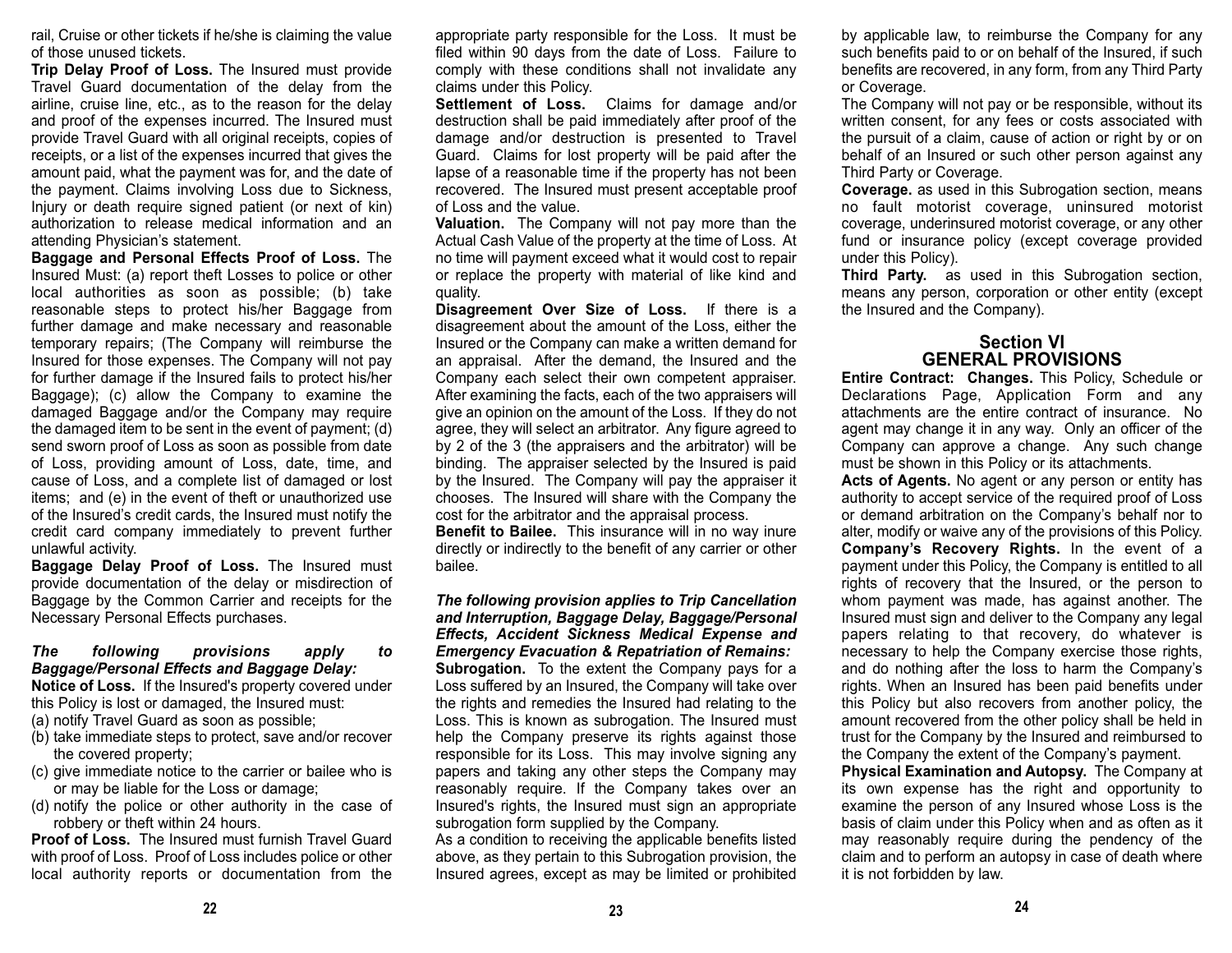**Beneficiary Designation and Change.** The Insured's beneficiaries are the persons designated by the Insured and on file with Travel Guard or the beneficiaries asshown in the Payment of Claim: To Whom Paid provision.

An Insured over the age of majority and legally competent may change his or her beneficiary designation at any time, without the consent of the designated beneficiaries, unless an irrevocable designation has been made, by providing the Travel Guard with a written request for change. When the request is received, whether the Insured is then living or not, the change of beneficiary will relate back to and take effect as of the date of execution of the writtenrequest, but without prejudice to the Company on account of any payment made by it prior to receipt of the request.

**Assignment.** An Insured may not assign any of his or her rights, privileges or benefits under this Policy.

**Misstatement of Age.** If premiums for the Insured are based on age and the Insured has misstated his or her age, there will be a fair adjustment of premiums based on his or her true age. If the benefits for which the Insured is insured are based on age and the Insured has misstated his or her age, there will be an adjustment of said benefit based on his or her true age. The Company may require satisfactory proof of age before paying any claim.

**Legal Actions.** No action at law or in equity may be brought to recover on this Policy prior to the expiration of 60 days after written proof of Loss has been furnished in accordance with the requirements of this Policy. No such action may be brought after the expiration of 3 years after the time written proof of Loss is required to be furnished.

**Arbitration.** Notwithstanding anything in this coverage to the contrary, any claim arising out of or relating to this contract, or its breach, may be settled by arbitration, if mutually acceptable administered by the American Arbitration Association in accordance with itsCommercial rules except to the extent provided otherwise in this clause. Judgment upon the award rendered in such arbitration may be entered in any court having jurisdiction thereof. All fees and expenses of the arbitration shall be borne by the parties equally. However, each party will bear the expense of its own counsel, experts, witnesses, and preparation and presentation of proofs. The arbitrators are precluded from awarding punitive, treble or exemplary damages, however so denominated. If more than one Insured is

involved in the same dispute arising out of the same Policy and relating to the same Loss or claim, all such Insureds will constitute and act as one party for the purposes of the arbitration. Nothing in this clause will be construed to impair the rights of the Insureds to assert several, rather than joint, claims or defenses.

**Concealment or Fraud.** The Company does not provide coverage if the Insured has intentionally concealed or misrepresented any material fact or circumstance relating to this Policy or claim.

**Payment of Premium.** Coverage is not effective unless all premium due has been paid to Travel Guard prior to a date of Loss or insured occurrence.

**Termination of this Policy.** Termination of this Policy will not affect a claim for Loss if coverage was purchased while this policy was in force.

**Transfer of Coverage.** Coverage under this Policy cannot be transferred by the Insured to anyone else.

**Controlling Law.** Any part of this Policy that conflicts with the state law where this Policy is issued is changed to meet the minimum requirements of that law.

## **STATE EXCEPTIONS**

Minnesota residents, and if applicable to your Policy:

The **Pre-Existing Medical Condition Exclusion** provision is deleted in its entirety and replaced with the following:

**PRE-EXISTING MEDICAL CONDITION EXCLUSION:**The Company will not pay for any loss or expense incurred as the result of an Injury, Sickness or other condition (excluding any condition from which death ensues) of an Insured, Traveling Companion, Business Partner or Family Member for which, within the 180 day period immediately preceding and including the Insured's coverage effective date: medical advice or treatment was recommended by, or received from a provider of health care services.

The **Claim Procedures. Notice of Claim** provision amended to permit notification in writing to Travel Guard or its agent.

The **Claims Procedures. Proof of Loss** provision is amended to add "Travel Guard will notify the Insured of the acceptance or denial of a claim within 60 days after receipt of an acceptable proof of Loss".

The **Payment of Claims: When Paid** provision is amended to add ", but not more than 5 business days after receipt of same" at the end of the sentence.

The **Notice of Loss** provision is amended to permit notification to an agent.

The **Disagreement Over Size of Loss** provision is amended to include a reference to a 10 day notification to the other appraiser of the demand.

The **Subrogation** provision is amended to add the following at the end of the second paragraph:

"Our rights do not apply against any person insured under this or any other policy we issue with respect to the same Loss/occurrence if the Loss/occurrence arose out of non-intentional acts of such person."

The **Termination of This Policy** provision is deleted in its entirety.

#### **PRE-EXISTING MEDICAL CONDITIONEXCLUSION WAIVER RIDER**

(when coverage is purchased within 24 hours of Initial Trip Payment)

This Rider is attached to and made part of your insurance plan. It is subject to all of the provisions, limitations and exclusions of the plan. Coverage will be effective at 12:01 a.m. Standard Time on the datefollowing payment to the Company of any required plan cost. Coverage ends on the earliest of: (a) the date the Trip is completed; (b) the scheduled Return Date; (c) the Insured's arrival at the Return Destination on a round Trip, or the Destination on a one-way Trip.

#### **PRE-EXISTING MEDICAL CONDITION EXCLUSIONWAIVER**

The Company will waive the pre-existing medical condition exclusion if the following conditions are met:

- (1) This plan is purchased within 24 hours of Initial Trip Payment;
- (2) The amount of coverage purchased equals all prepaid, nonrefundable payments or deposits applicable to the Trip at the time of purchase and the costs of any subsequent arrangements added to the same Trip are insured within 24 hours of the date of payment or deposit for any subsequent Trip arrangements;